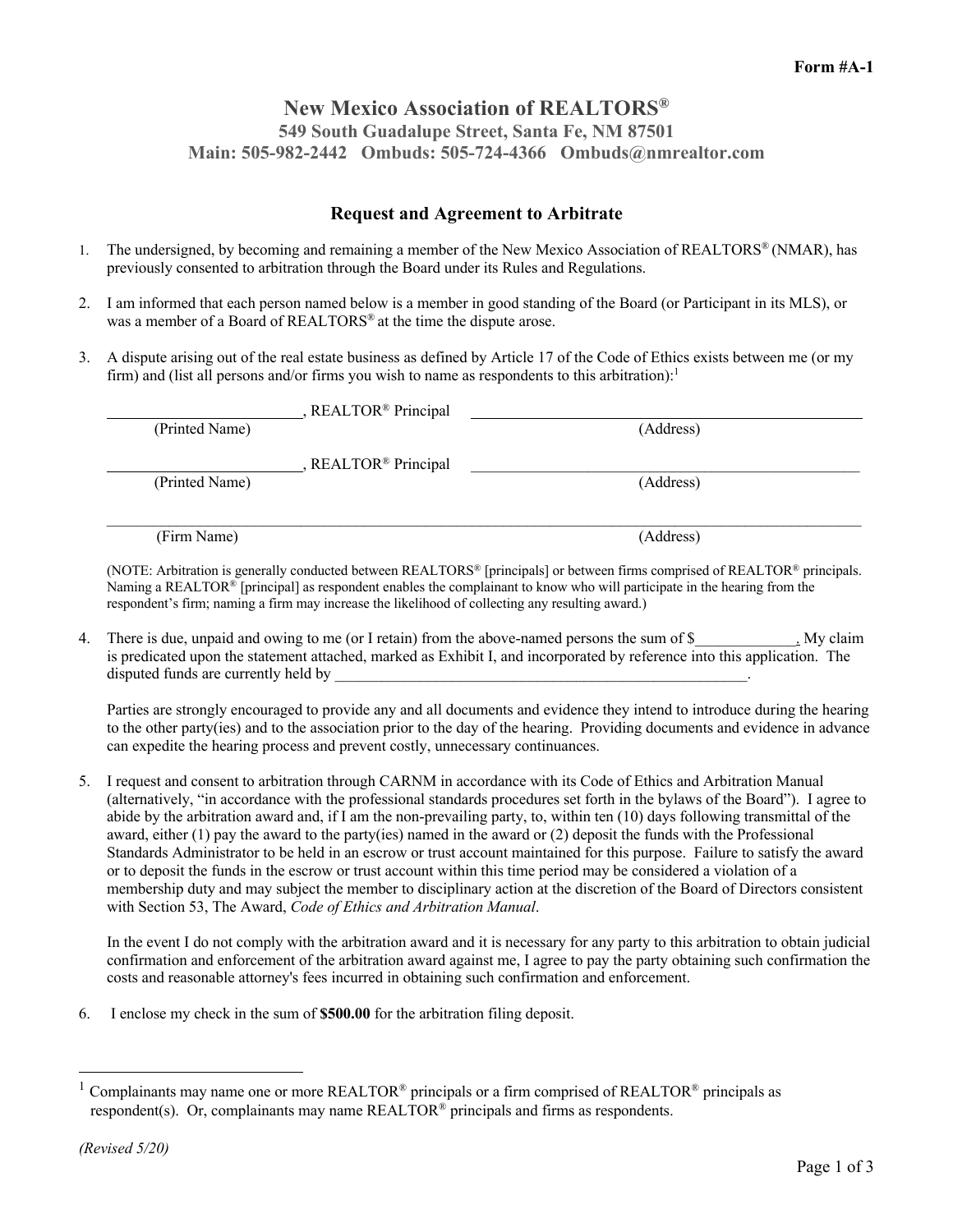- 7. I understand that I may be represented by legal counsel, and that I should give written notice no less than fifteen (15) days before the hearing of the name, address and phone number of my attorney to all parties and CARNM. Failure to provide this notice may result in a continuance of the hearing, if the Hearing Panel determines that the rights of the other party(ies) require representation.
- 8. Each party must provide a list of the names of witnesses he intends to call at the hearing to CARNM and to all other parties not less than fifteen (15) days prior to the hearing. Each party shall arrange for his witnesses to be present at the time and place designated for the hearing. The following REALTOR® non-principal (or REALTOR®-ASSOCIATE nonprincipal) affiliated with my firm has a financial interest in the outcome of the proceeding and may be called as a witness, and has the right to be present throughout the hearing:

All parties appearing at a hearing may be called as a witness without advance notice.

 $\mathcal{L}_\text{max} = \mathcal{L}_\text{max} = \mathcal{L}_\text{max} = \mathcal{L}_\text{max} = \mathcal{L}_\text{max} = \mathcal{L}_\text{max} = \mathcal{L}_\text{max} = \mathcal{L}_\text{max} = \mathcal{L}_\text{max} = \mathcal{L}_\text{max} = \mathcal{L}_\text{max} = \mathcal{L}_\text{max} = \mathcal{L}_\text{max} = \mathcal{L}_\text{max} = \mathcal{L}_\text{max} = \mathcal{L}_\text{max} = \mathcal{L}_\text{max} = \mathcal{L}_\text{max} = \mathcal{$ 

9. I declare that this application and the allegations contained herein are true and correct to the best of my knowledge and belief and this request for arbitration is filed within one hundred eighty (180) days after the closing of the transaction, if any, or within one hundred eighty (180) days after the facts constituting the arbitrable matter could have been known in the exercise of reasonable diligence, whichever is later.

 $Date(s)$  alleged dispute took place

- 10. If either party to an Arbitration Request believes that the Grievance Committee has incorrectly classified the issue presented in the request (i.e., mandatory or voluntary), the party has twenty (20) days from the date of transmittal of the Grievance Committee's decision to file a written appeal of the decision. Only those materials that the Grievance Committee had at the time of its determination may be considered with the appeal by the Board of Directors.
- 11. Are the circumstances giving rise to this Arbitration Request the subject of civil litigation? \_\_\_\_\_\_\_ Yes \_\_\_\_\_\_ No
- 12. Important note related to arbitration conducted pursuant to Standard of Practice 17-4 (1) or (2): Where arbitration is conducted between two (or more) cooperating brokers pursuant to Standard of Practice 17-4 (1) or (2), the amount in dispute and the amount of any potential resulting award is limited to the amount paid to the respondent by the listing broker, seller, or landlord and any amount credited or paid to a party to the transaction at the direction of the respondent.
- 13. Address of the property in the transaction giving rise to this arbitration request:
- 14. The sale/lease closed on:
- 15. Agreements to arbitrate are irrevocable except as otherwise provided under state law.

## **Complainant(s):**

 $\mathcal{L}_\mathcal{L} = \mathcal{L}_\mathcal{L} = \mathcal{L}_\mathcal{L} = \mathcal{L}_\mathcal{L} = \mathcal{L}_\mathcal{L} = \mathcal{L}_\mathcal{L} = \mathcal{L}_\mathcal{L} = \mathcal{L}_\mathcal{L} = \mathcal{L}_\mathcal{L} = \mathcal{L}_\mathcal{L} = \mathcal{L}_\mathcal{L} = \mathcal{L}_\mathcal{L} = \mathcal{L}_\mathcal{L} = \mathcal{L}_\mathcal{L} = \mathcal{L}_\mathcal{L} = \mathcal{L}_\mathcal{L} = \mathcal{L}_\mathcal{L}$ 

| Signature of REALTOR® Principal | Date   |
|---------------------------------|--------|
|                                 |        |
|                                 |        |
|                                 |        |
|                                 | e-mail |
|                                 |        |
| Signature of REALTOR® Principal | Date   |
|                                 |        |